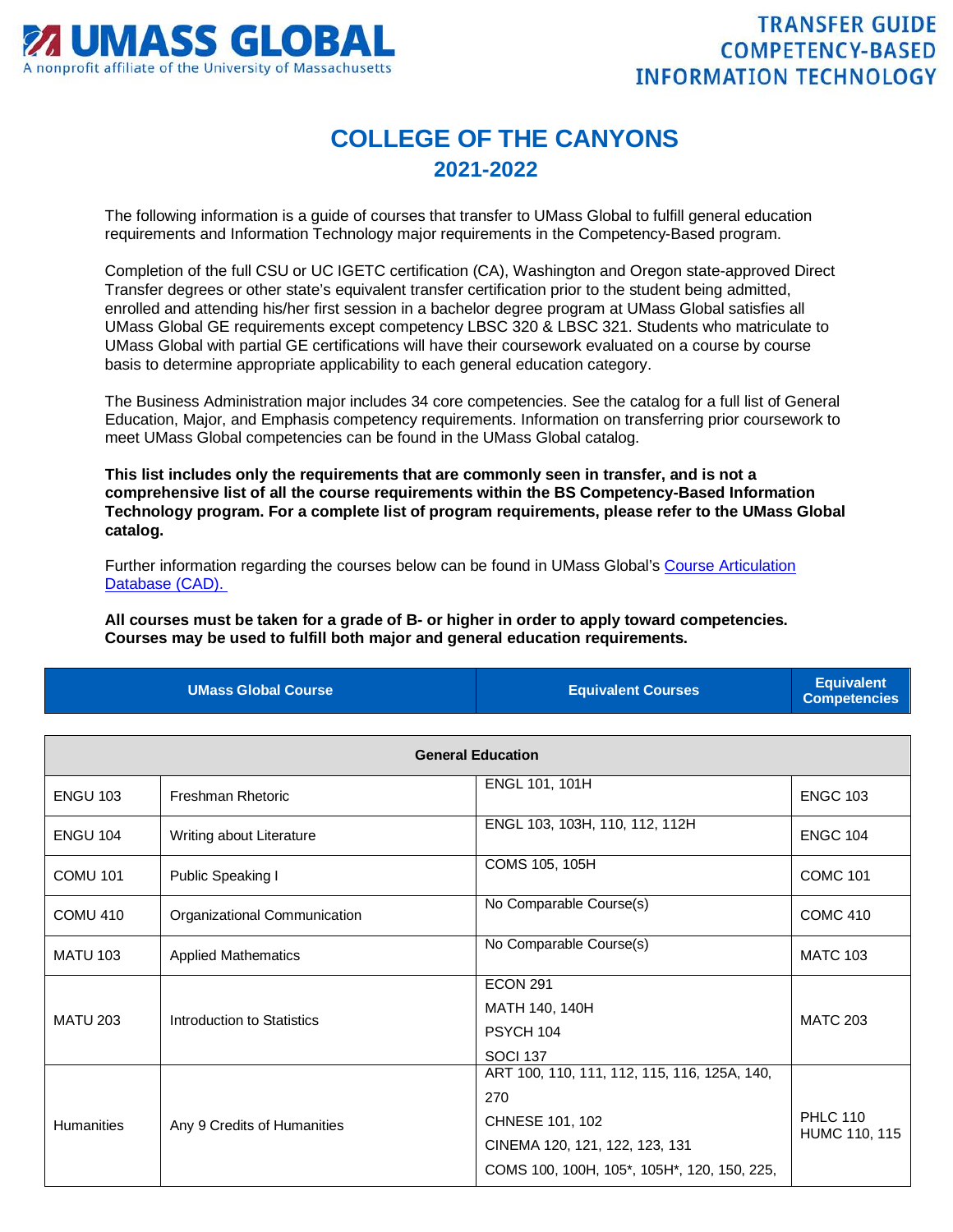|                     | <b>General Education</b>          |                                                      |               |
|---------------------|-----------------------------------|------------------------------------------------------|---------------|
|                     |                                   | 227, 235, 246*, 256*, 260                            |               |
|                     |                                   | DANCE 100                                            |               |
|                     |                                   | ENGL 105, 106, 108, 109, 110*, 111, 112*,            |               |
|                     |                                   | $112H^*$ ,                                           |               |
|                     |                                   | 135, 204,                                            |               |
|                     |                                   | 225, 250, 251, 260, 261, 262, 263, 264, 270, 271     |               |
|                     |                                   | 272, 273, 274, 275, 280, 281                         |               |
|                     |                                   | FRNCH 101, 102, 150, 201, 202                        |               |
|                     |                                   | GERMAN 101, 102                                      |               |
|                     |                                   | <b>GMD 120</b>                                       |               |
|                     |                                   | HUMAN 100, 115, 116, 150                             |               |
|                     |                                   | ID 114, 115                                          |               |
|                     |                                   | ITAL 101, 102, 150                                   |               |
|                     |                                   | MEA 101, 102, 106, 108, 109, 110, 120, 131,          |               |
|                     |                                   | 159, 180, 218, 232, 261, 280                         |               |
|                     |                                   | MUSIC 100, 105, 106, 107, 108, 112, 120A,            |               |
|                     |                                   | 125, 159                                             |               |
|                     |                                   | PHILOS 101, 101H, 102, 106, 110, 111, 112,           |               |
|                     |                                   | 120, 130, 190, 220, 225, 227, 235, 240, 250          |               |
|                     |                                   | PHOTO 140, 150                                       |               |
|                     |                                   | SIGN 101, 102, 103, 104, 110                         |               |
|                     |                                   | SPAN 101, 101H, 102, 150, 201, 202, 211, 212,        |               |
|                     |                                   | 240                                                  |               |
|                     |                                   | THEATR 100, 110, 110H, 140, 220                      |               |
|                     |                                   | Cannot double-count with Basic Skills<br>requirement |               |
|                     |                                   | ANTHRO 101, 101H, 101L                               |               |
|                     |                                   | ASTRON 100, 101, 101L, 102                           |               |
|                     |                                   | BIOSCI 100, 100H, 106, 106H, 107, 107H, 115,         |               |
|                     |                                   | 116, 119, 130, 132, 140, 180, 201, 202, 204,         |               |
|                     |                                   | 205, 221, 240                                        |               |
|                     |                                   | CHEM 100, 151, 151H, 201, 201H, 202, 255,            |               |
|                     |                                   | 256                                                  |               |
| Natural<br>Sciences | Any 6 Credits of Natural Sciences | <b>ENVRMT 103, 104</b>                               | NSCC 115, 110 |
|                     |                                   | GEOGRPH 100, 101, 103, 105                           |               |
|                     |                                   | GEOLOGY 100, 101, 102, 103, 104, 105, 109,           |               |
|                     |                                   | 110                                                  |               |
|                     |                                   | HLHSCI 150                                           |               |
|                     |                                   | OCEAN 101                                            |               |
|                     |                                   | PHYSCI 101                                           |               |
|                     |                                   | PHYSIC 101, 110, 111, 220, 221, 222                  |               |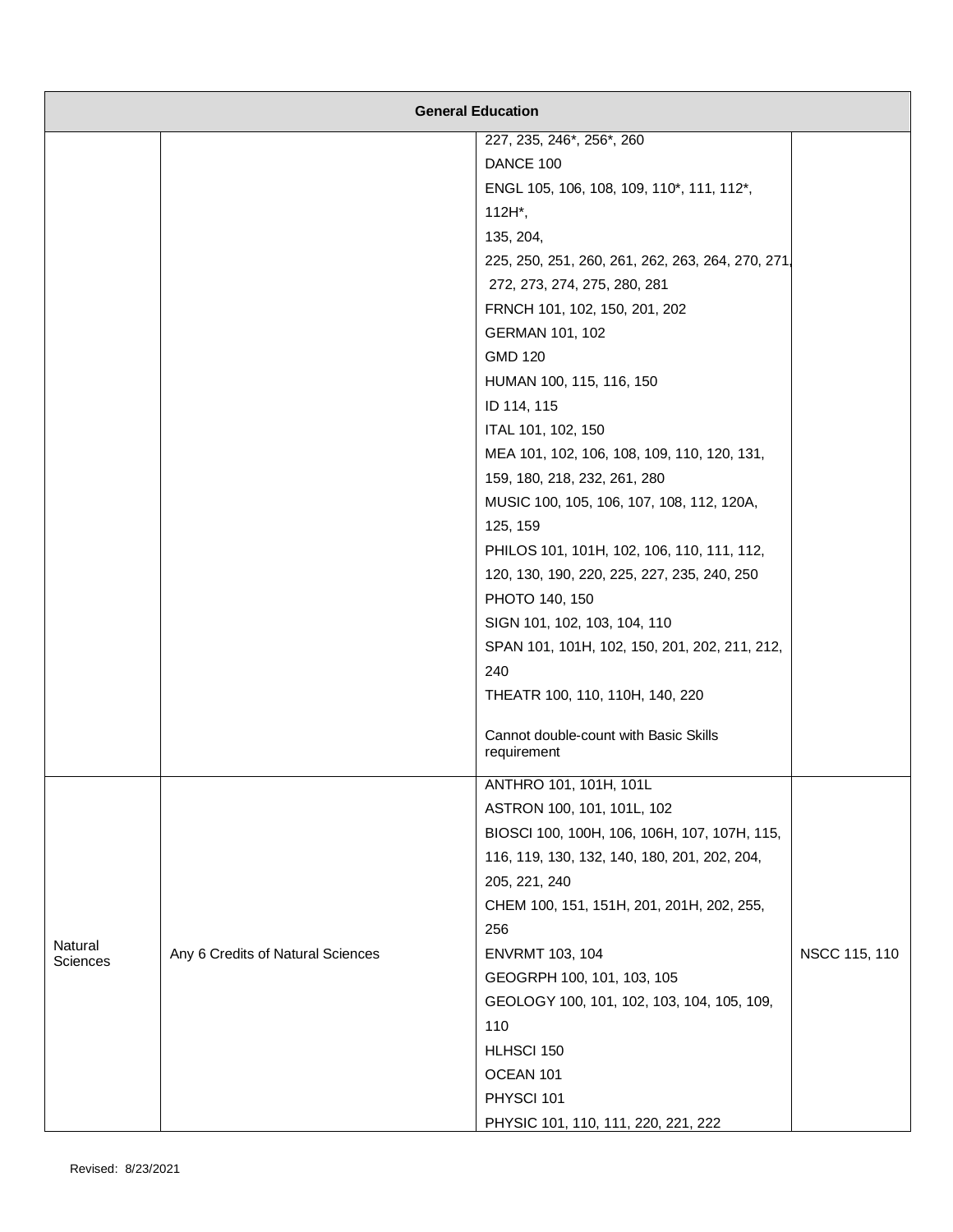| <b>General Education</b>      |                                                                                      |                                                                                                                       |                   |
|-------------------------------|--------------------------------------------------------------------------------------|-----------------------------------------------------------------------------------------------------------------------|-------------------|
|                               |                                                                                      | ADMJUS 101, 110, 120, 125, 126, 175, 185,                                                                             |                   |
|                               |                                                                                      | 195                                                                                                                   | SOSC 110, 115     |
|                               |                                                                                      | ANTHRO 103, 103H, 105, 210, 220                                                                                       |                   |
|                               |                                                                                      | BUS 111, 121, 126 140, 141, 143, 160                                                                                  |                   |
|                               |                                                                                      | <b>COMS 270</b>                                                                                                       |                   |
|                               |                                                                                      | ECE 101, 121, 123, 125, 127, 129, 130, 131,                                                                           |                   |
|                               |                                                                                      | 135, 140, 144, 151, 155, 156, 160, 165, 201,                                                                          |                   |
|                               |                                                                                      | 202                                                                                                                   |                   |
|                               |                                                                                      | ECON 170, 170H, 201, 201H, 202, 202H                                                                                  |                   |
| Social                        | Any 9 Credits of Social Sciences                                                     | <b>ENVRMT 101, 104</b>                                                                                                |                   |
| Sciences                      |                                                                                      | GEOGRPH 102, 104                                                                                                      |                   |
|                               |                                                                                      | HIST 101, 101H, 102, 111, 111H, 112, 112H,                                                                            |                   |
|                               |                                                                                      | 115, 120, 120H, 130, 161, 191, 192, 193, 210,                                                                         |                   |
|                               |                                                                                      | 212, 240, 243                                                                                                         |                   |
|                               |                                                                                      | POLISC 150, 150H, 200, 210, 230, 250, 270,                                                                            |                   |
|                               |                                                                                      | 290                                                                                                                   |                   |
|                               |                                                                                      | PSYCH 101, 101H, 102, 103, 109, 126, 172,                                                                             |                   |
|                               |                                                                                      | 172H, 180, 225, 230, 235, 240, 272                                                                                    |                   |
|                               |                                                                                      | SOCI 101, 101H, 102, 103, 103H, 104, 105,<br>106, 107, 108, 110, 130, 200, 200H, 205, 207,<br>208, 210, 230, 233, 250 |                   |
| LBSU 302 &<br><b>LBSU 304</b> | Information Fluency and Academic Integrity &<br><b>Liberal Arts Core Foundations</b> | Cannot be satisfied in transfer                                                                                       | LBSC 320 &<br>321 |

| <b>Information Technology Core</b> |                                                   |                         |                 |
|------------------------------------|---------------------------------------------------|-------------------------|-----------------|
| <b>CSCU 251</b>                    | Introduction to Computing Systems<br>Organization | CMPSCI 222              | <b>CSCC 251</b> |
| CSCU 408                           | Database Management                               | No Comparable Course(s) | CSCC 408        |
| CSCU <sub>200</sub>                | Introduction to Computers and Data Processing     | CAWT 101, 140           | <b>CSCC 200</b> |
| <b>CSCU 270</b>                    | <b>Information Systems Security</b>               | CMPNET 171              | <b>CSCC 270</b> |
| OLCU 350                           | Leadership and Professional Ethics                | <b>BUS 160</b>          | OLCC 350, 355   |